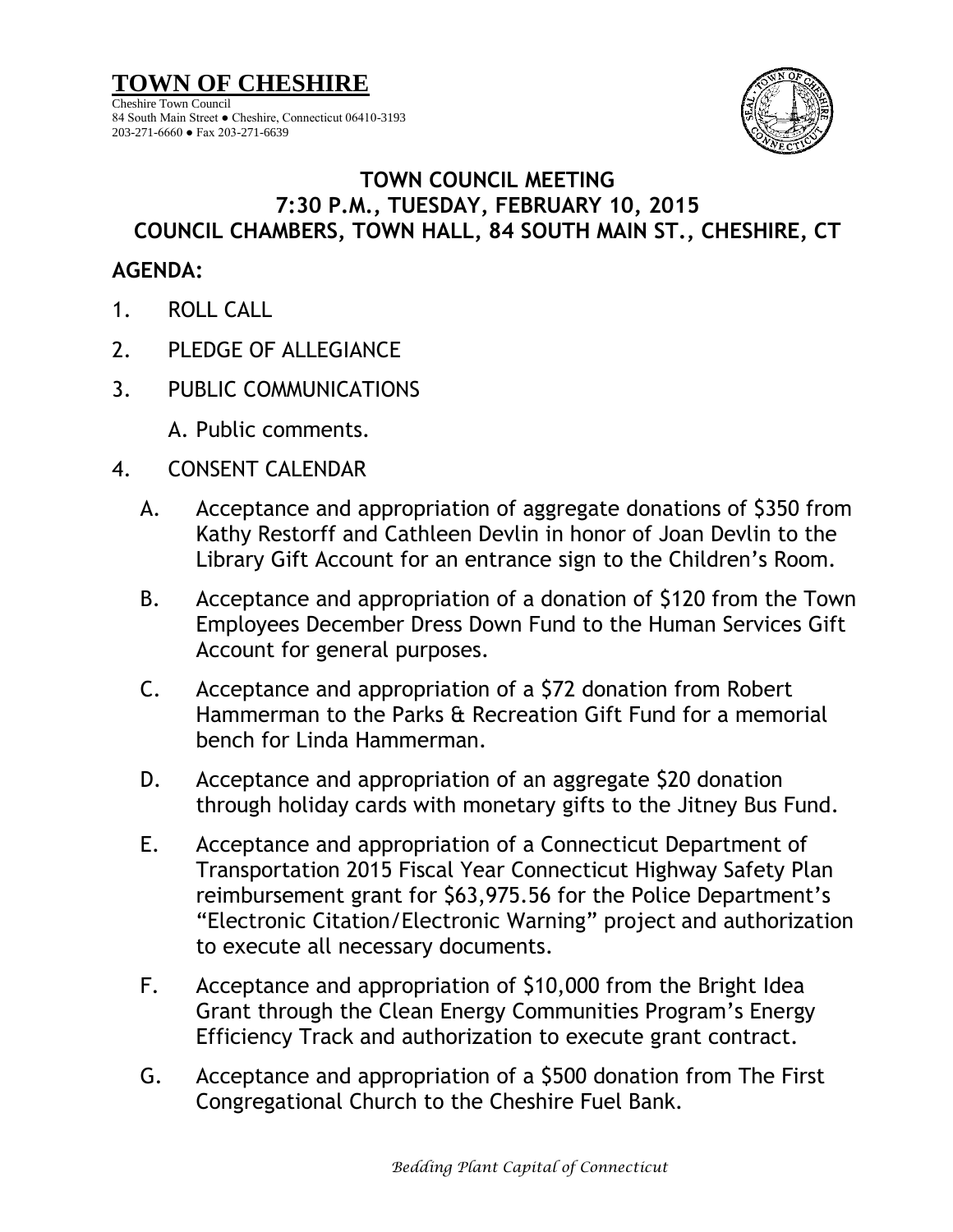- H. Acceptance and appropriation of an anonymous \$50 to the Human Services Gift Account for general purposes.
- I. Acceptance and appropriation of a \$5,000 donation from Alexion Pharmaceuticals, Inc., to the Police Gift Account for general purposes.
- J. Authorization to execute Memorandum of Understanding for participation in the Greater Waterbury Transit District joint application for the Municipal Grant Program for Senior and Disabled Demand Responsive Transportation from the Connecticut Department of Transportation.
- 5. ITEMS REMOVED FROM CONSENT CALENDAR
- 6. OLD BUSINESS
	- A. Conflict of interest disclosures.
- 7. NEW BUSINESS
	- A. Amendments to the elderly tax relief ordinance Section 17-6.
	- B. Amendments to the elderly tax freeze ordinance Section 17-15.
	- C. Call for Public Hearing for the FY 2015-2016 General Operating Budget, Water Pollution Control Department Fund Operating Budget, and Community Pool Fund Operating Budget.
	- D. Approval of successor lease for a portion of the former Casertano property.
	- E. Approval of traffic easement granted to the State of Connecticut for a pedestrian signal control at Route 10 and Maple Avenue.
	- F. Authorization for bond refunding sale.
	- G. Award of construction contract for the Cheshire High School Locker Room project.
	- H. Authorization to go to bid for masonry repairs at several schools.
	- I. Award of design work for Senior Center Basement Improvements project.
	- J. Approval of agreements between the Town of Cheshire, the Connecticut Department of Economic and Community Development and Ball and Socket Arts.